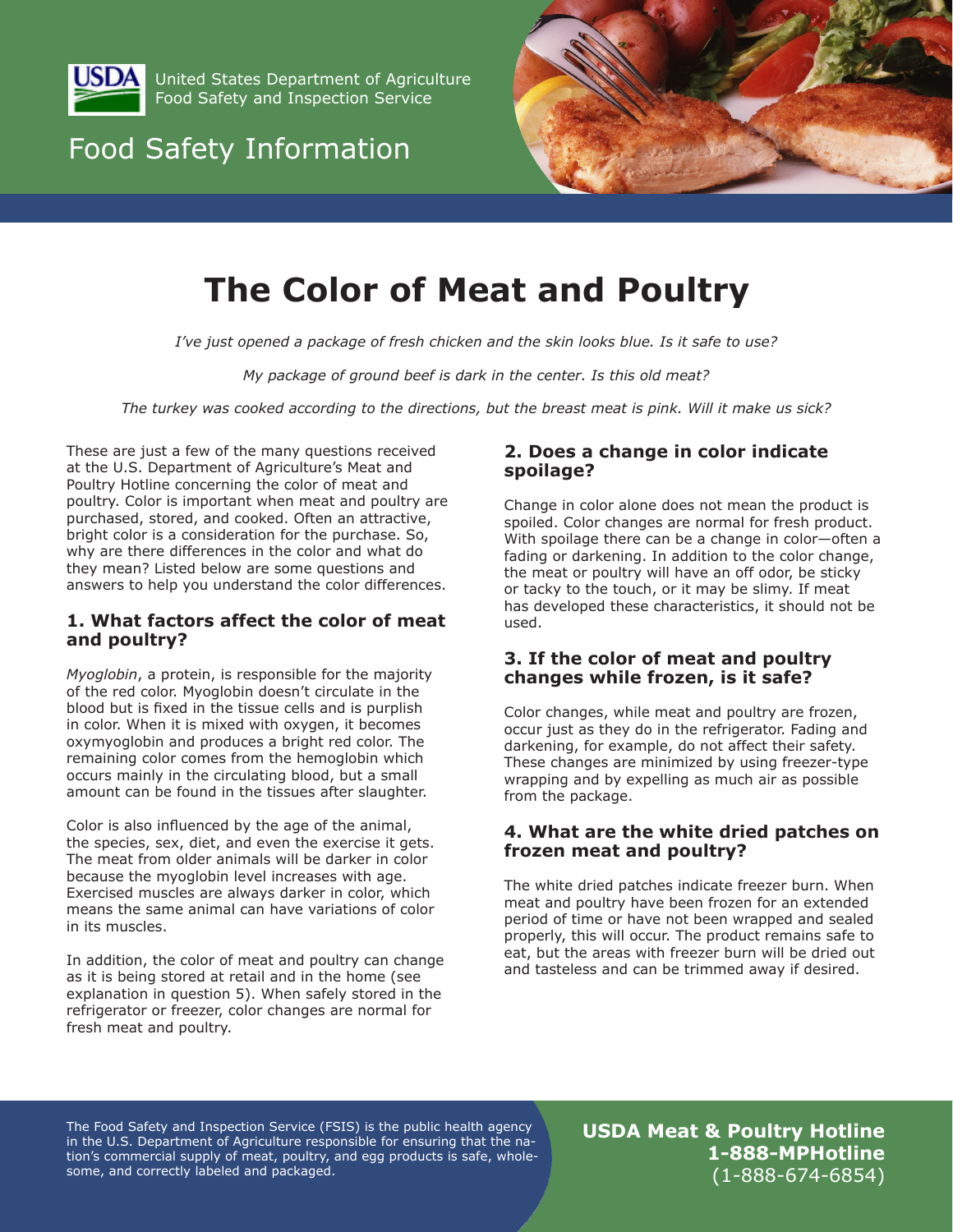## <span id="page-1-0"></span>**THE COLOR OF MEAT**

#### **5. When displayed at the grocery store, why is some meat bright red and other meat very dark in color?**

Optimum surface color of fresh meat (i.e., cherry-red for beef; dark cherry-red for lamb; grayish-pink for pork; and pale pink for veal) is highly unstable and short-lived. When meat is fresh and protected from contact with air (such as in vacuum packages), it has the purple-red color that comes from myoglobin, one of the two key pigments responsible for the color of meat. When exposed to air, myoglobin forms the pigment, oxymyoglobin, which gives meat a pleasingly cherry-red color. The use of a plastic wrap that allows oxygen to pass through it helps ensure that the cut meats will retain this bright red color. However, exposure to store lighting as well as the continued contact of myoglobin and oxymyoglobin with oxygen leads to the formation of metmyoglobin, a pigment that turns meat brownish-red. This color change alone does not mean the product is spoiled (see explanation in [question 2\)](#page-0-0).

## **6. Why is pre-packaged ground beef red on the outside and sometimes grayish-brown on the inside?**

These color differences do not indicate that the meat is spoiled or old. As discussed earlier, fresh cut meat is purplish in color. Oxygen from the air reacts with meat pigments to form a bright red color which is usually seen on the surface of ground beef purchased in the supermarket. The interior of the meat may be grayish-brown due to the lack of oxygen penetrating below the surface.

### **7. A beef roast has darkened in the refrigerator, is it safe?**

Yes, it is safe. The darkening is due to oxidation, the chemical changes in myoglobin due to the oxygen content. This is a normal change during refrigerator storage.

## **8. Can cooked ground beef still be pink inside?**

Yes, ground beef can be pink inside after it is safely cooked. The pink color can be due to a reaction between the oven heat and myoglobin, which causes a red or pink color. It can also occur when vegetables containing nitrites are cooked along with the meat. Because doneness and safety cannot be judged by color, it is very important to use a food thermometer when cooking ground beef. To be sure all harmful bacteria are destroyed, cook raw ground beef to an internal temperature of 160°F as measured with a food thermometer.

#### **9. What causes iridescent colors on meats?**

Meat contains iron, fat, and other compounds. When light hits a slice of meat, it splits into colors like a rainbow. There are various pigments in meat compounds that can give it an iridescent or greenish cast when exposed to heat and processing. Wrapping the meat in airtight packages and storing it away from light will help prevent this situation. Iridescence does not represent decreased quality or safety of the meat.

## **10. What causes grayish or green color on cured meats?**

Exposure to light and oxygen causes oxidation to take place, which causes the breaking down of color pigments formed during the curing process. Chemicals in the cure and oxygen, as well as energy from ultraviolet and visible light, contribute to both the chemical breakdown and microbial spoilage of the product. Cure, such as nitrite, chemically changes the color of muscle. Curing solutions are colored in order to distinguish them from other ingredients (such as sugar or salt) used in fresh and cured meat products. For example, cured raw pork is gray, but cured cooked pork (e.g., ham) is light pink.

## **THE COLOR OF POULTRY**

### **11. What is the usual color of raw poultry?**

Raw poultry can vary from a bluish-white to yellow. All of these colors are normal and are a direct result of breed, exercise, age, and/or diet. Younger poultry has less fat under the skin, which can cause the bluish cast, and the yellow skin could be a result of marigolds in the feed.

## **12. What causes the differences in color of raw ground poultry?**

Ground poultry varies in color according to the part being ground. Darker pink means more dark meat was used and a lighter pink means more white meat was included (or skin was included). Ground poultry can contain only muscle meat and skin with attached fat in proportion to the whole bird.